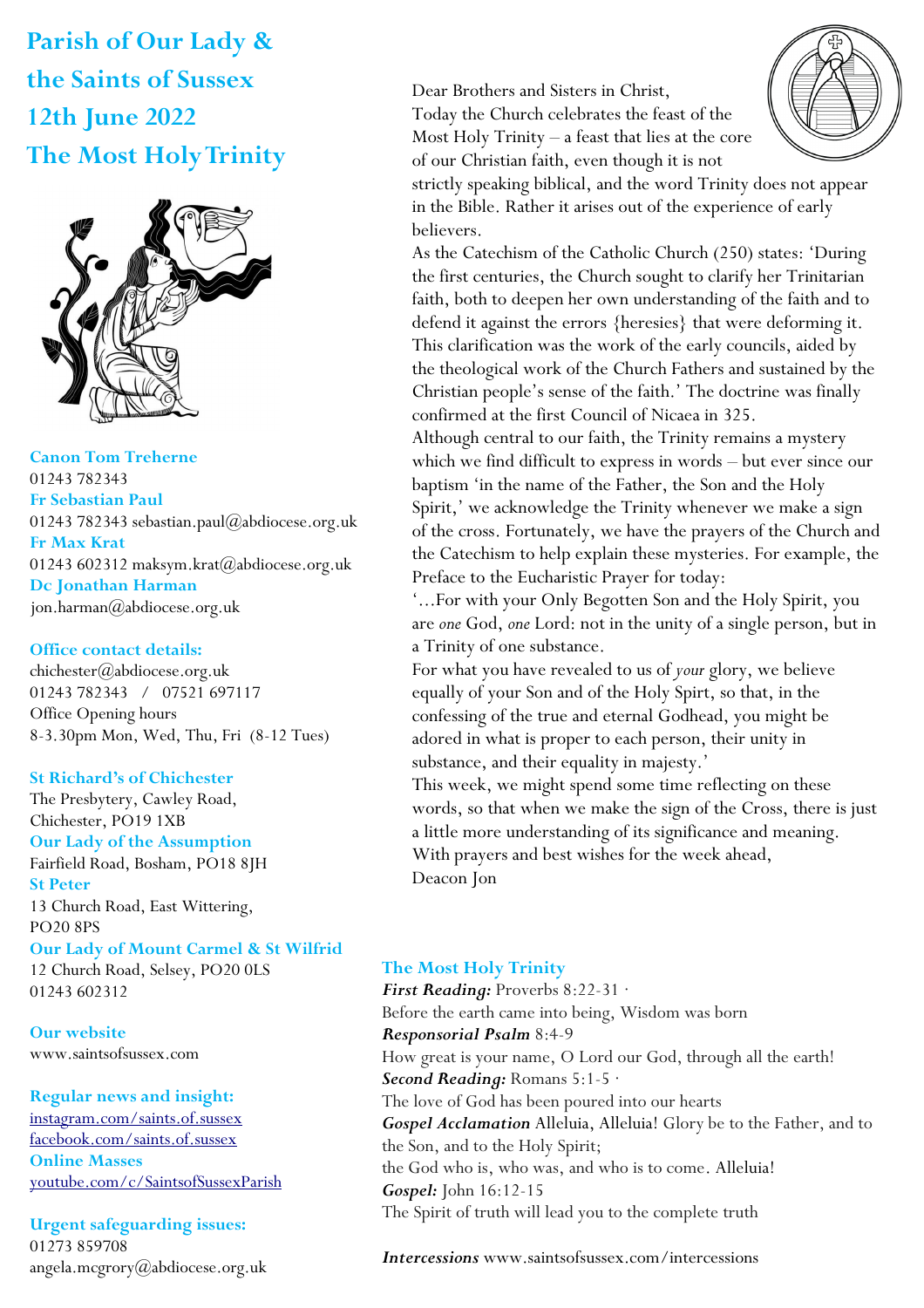Please take your prayer card to keep as you enter church this weekend. Please also take a blank card to write down your most heartfelt prayers for your friends and family. These prayers can be placed in the box on the sanctuary in



each church over the next few weeks. We hope everyone will want to be involved.

We celebrate and pray for everyone in our whole parish family as we prepare for the World Meeting of Families June 22-26 Bishop Richard will then bless the four boxes containing our prayers at the Parish Day Mass on 3rd July. If you are unable to get to hold of a card but wish your own prayers for friends or family to go in there please email them / post them to Amy at the parish office.

Thank you to everyone in the Parish who have supported St Richard's Nursery in their efforts to raise some funds to upgrade the outdoor area during the 25th Anniversary Year.



We are looking forward to celebrating the milestone with you all during the family Mass on 3rd July 2022.

We have reached 8% of the total so far £2095.20. We have a long way to go, as initially work cannot begin until we reach the £10000.00 milestone. If you could keep us in your hearts, donate when you can but more importantly keep the nursery community in your prayers we would very much appreciate it.

Donations can be made via the Diocese Justgiving page or you can deposit any donation via the Parish Office in an envelope marked for the attention of St Richard's Nursery Fundraising Appeal . Cheques should be made payable to St Richard's Nursery Unit. If you would like to connect directly with the nursery our telephone number is 01243 776728, ask to speak to Vicky in the office. Thank you to everyone who has made a donation. Every penny will make a difference to the young children in our community .

### **The next Mass in Ukrainian**

will take place at St Richard's Church on **Sunday 26th June at 2pm**, and afterwards in the lower parish room for refreshments .

## **Jubilee tea at St Peter's**

We raised £330 for the Ukraine fund, which included £40 donation. Thanks to all who helped, donated tombola gifts and came on the day. Lorraine of Splits bakery donated the scones, thank you to her and her team.

### **St Peter's Children's Mass**

The Mass this **Sunday 12th June** will involve the First Communion children. If there are any other children who would like to take part please get in touch with Christine Barton 07763 [337665](mailto:337665/christine@beammicrosystems.com)  [christine@beammicrosystems.com](mailto:337665/christine@beammicrosystems.com)

# **St Richard's Day Mass, Chichester Cathedral Thursday 16th June 10.30am.**

Once again we are most grateful to have our annual St Richard's Day Mass at Chichester Cathedral. We look forward to welcoming staff, governors and children from our school. Everyone is most welcome (no need to book) Volunteers to hand out orders of service and generally to make people feel welcome will go down very well. Please contact the parish office.

Please join us at St Wilfrid's Church for the Taize Mass, taking place on **Sunday 17th July at 2022 at 4pm**. "let all who are thirsty come..." a moment for peace, reflection and prayer, with music from Taize. An ecumenical prayer service with music. Refreshments to follow. Please contact Margaret England to book a space. 07956 8833959. Singing rehearsal takes place Wednesday 22nd of June at 6.30pm-8pm

## **Meeting with difficult questions**

# **To take place at St Wilfrid's, Selsey THIS SUNDAY on 12th of June at 11 am.**

This week we will be discussing the following question: Does the church open its arms to the LGBQT community and people on the periphery of society.

### **First Holy Communion this weekend**

We pray for the following children of our parish who will receive their first holy communion this weekend at St Richard's. These are the first of many first holy communion masses that we will be celebrating with children across our parish in June.

### **11th June - St Richard's Church – 6pm:**

Mia, Connor, Zach, Luke, Caiden, Gian, Blanka, Kaya, Kenna.

**12th June - St Richard's Church – 10am** George, Andrea, Hailey, Julia, Kaleb, Alexander, Robbie, Filip, Isabela, Amelia, Oliver, Kara, Eve, Eloise.

**First Holy Communion Masses will take place at St Peter's, St Wilfrid's and St Richard's next weekend as well.**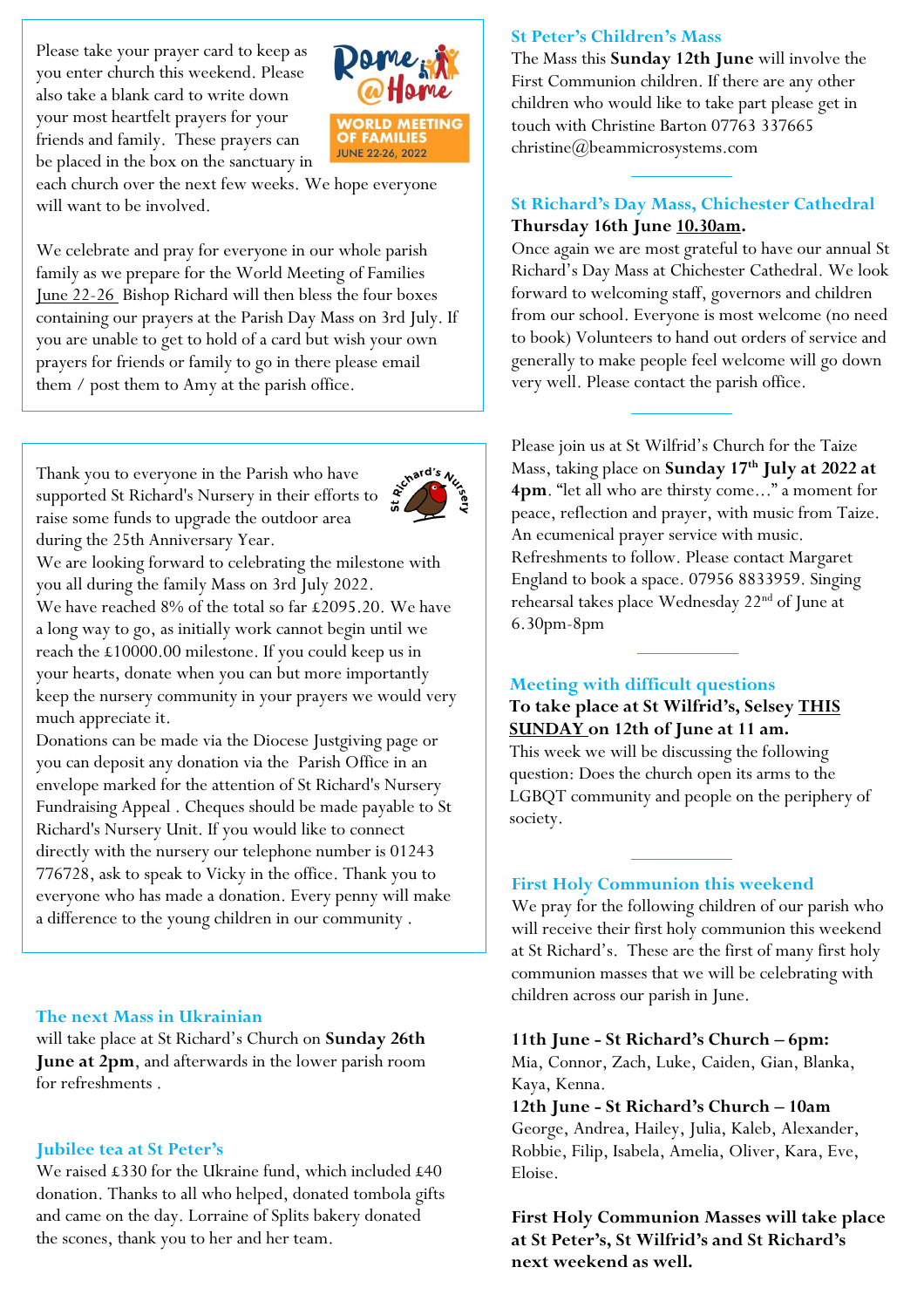## **A Day with Mary**

Arundel Cathedral Saturday **July 9th 9.30am until 5pm** Confession, Adoration, Rosary, With Fr Pio Idowu and Canon David Parmiter. Please bring a packed lunch. *Our Lady to Lucia on 13 June 1917 "Jesus wishes to establish in the world devotion to my immaculate Heart"*

**Opening Parish Gardens** So far we have had only three offers from parishioners will to make their garden available for visiting and cream teas. After their weekend we may have to drop the idea unless more gardens are going to be available. Remember the object is to provide and enjoyable community event to raise money for our new heating system. Please contact the parish office straight after the weekend if you can help.

### **Dates for the Diary at St Peter's**

**Picnic in the Garden** Saturday the **10th September**. Tickets being sold in each church. **Summer Fayre** St Peter' Saturday **23rd July 12-3pm.** 

**Parish Day Mass 2022 On Sunday 3 July,** the whole parish is warmly invited to join Bishop Richard and our clergy for Mass on St Richard's School field at 11am. This is a wonderful opportunity to bring our four churches together for the first time, to celebrate Mass and then for lunch afterwards. Our First Holy Communion children will be receiving their certificates from Bishop Richard, who will also bless our parish nursery building on its 25th anniversary. Please note there will be no other masses except the vigil mass at Selsey at 5pm and the Sunday evening mass at St Richards at 6.30pm. If you would like to be involved in the planning, kindly email the Parish Office. Please also pray for sunshine!

### **Pro Life Group Meeting Monday 28 June at 7pm** in

the Lower Parish Room, St Richards After 2 years of Zoom we are now meeting in person and anyone interested in promoting a pro life culture is welcome.. Thank you to everyone who came to to the Coffee Morning or donated plants and cakes. We raised £220. Please phone Maria on 01903 413606 with any queries.

### **Our Parish Offertory**

**For donations via bank transfer: Name: Saints of Sussex** Sort Code: 40-05-20 Account No: 41076582 Reference: surname and offertory This account name is required if you are setting up a transfer to this account for the first time. **St Peter's Wittering (until Dec 2022):** Name: RCD A&B St Peter's Wittering Sort Code: 40-05-20 Account No: 71077716. Reference: surname and offertory **Donations via cheque** Made payable to: Saints of Sussex; or St Peter's RC Church **Donations by Credit or Debit card**

Can be made in person via the terminals in Chichester and Bosham.

**For regular giving by bank standing order and for information on gift aid visit: www saintsofsussex.com/regular-giving.html**

## **Our Lady and the Saints of Sussex Offertory collections and other fund raising**

| Offertory                          | <b>May 2022</b> |
|------------------------------------|-----------------|
| Cash/Cheques/Envelopes             |                 |
| Our Lady of the Assumption         | £372            |
| St Peter's                         | £911            |
| St Richard's                       | £1,809          |
| St Wilfrid's                       | £1,287          |
| <b>Bankers Orders</b>              | £7950           |
| Credit and debit card transactions | £1108           |
| Total                              | £13,437         |
| <b>Gift Aid Rebate</b>             | £4,862          |

In addition, second collections and generous donations totalled £502 for Ukraine, £1,053 for the Nursery, £601 for the Education of Future Priests, £1,015 for the Holy Family Sisters and £327 for Communications. Donations for Ukraine are still very welcome. Please also note the gift aid sum, which was achieved simply by eligible parishioners gift aiding their offertory and other contributions.

Thank you all for your continuing generosity.